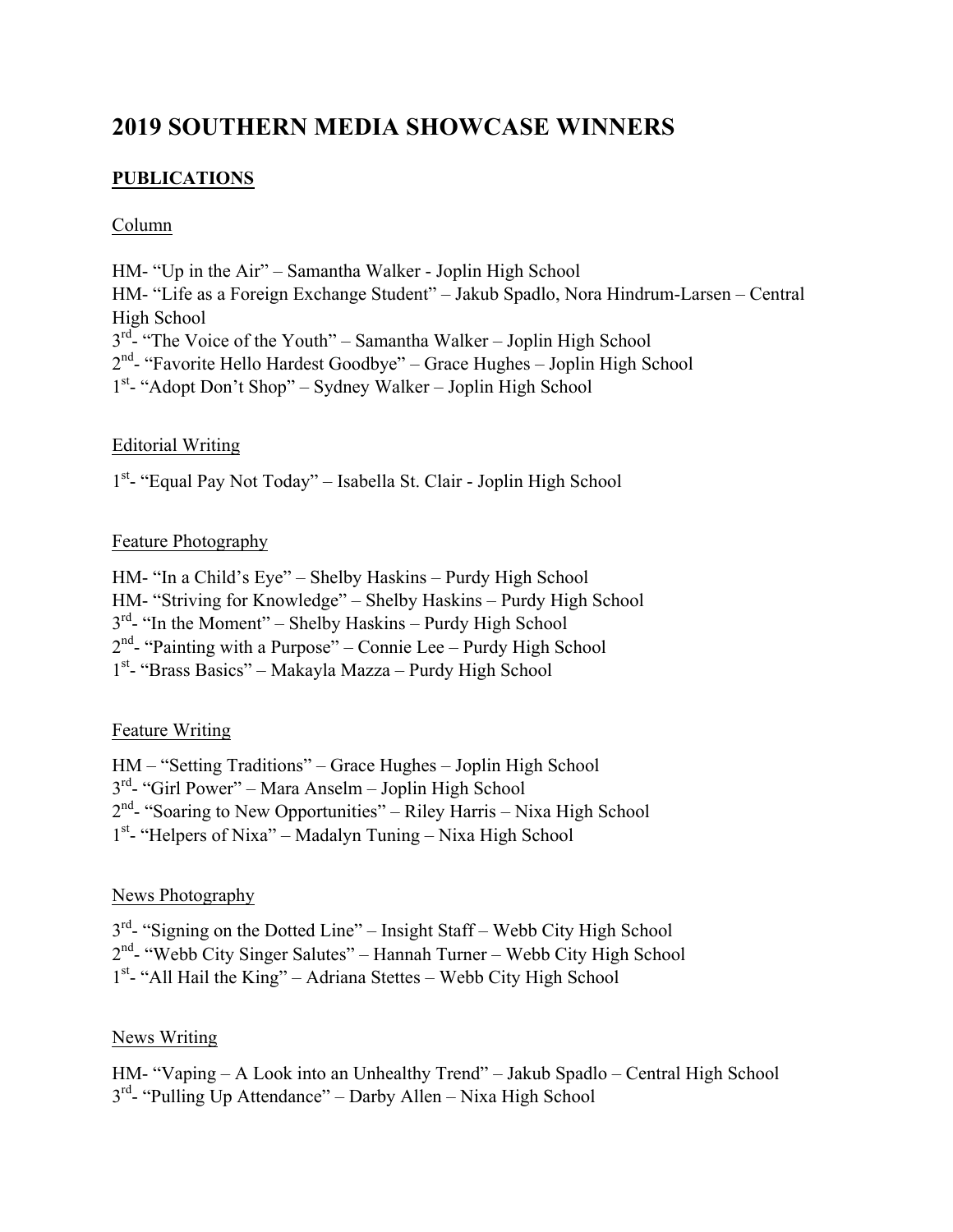2nd- "Attendance: Where Are We?" – CHT Staff – Central High School 1<sup>st</sup>- "Streaky Cardinals Still Looking for Consistency" – Colin Harrison – Webb City High **School** 

#### Page One Design

3rd- "Spyglass – October 2019"- Kenzi Badr, Bradley Baumhover, Isabella St. Clair – Joplin High School  $2<sup>nd</sup>$ - "Spyglass – December 2019" – Grace Hughes, Mara Anselm, Bradley Baumhover – Joplin High School 1<sup>st</sup>- "Booster Redux – September 2019" – Kaley Mussa – Pittsburg High School

## Sports Photography

HM- "Stroke" – Insight Staff – Webb City High School HM- "No pain no gain" – Katelynn Blobaum – Joplin High School  $3<sup>rd</sup>$  Place- "I got this" – Katelynn Blobaum – Joplin High School 2nd Place- "She swings she scores" – Halle Walker – Joplin High School  $1<sup>st</sup> Place- - "Rising above the competition" – Ashton Harrison – Joplin High School$ 

## Sports Writing

HM- "The Next Level" – Nian Wheeler – Joplin High School 3rd Place- "The Story of a Coach" – Noah Parker – Central High School  $2<sup>nd</sup> Place- "On the Way to the NCAA" – Chloe Miller – Joplin High School"$ 1st Place- "A Race to the Finish" – Paisley Freund – Joplin High School

# Website

3rd Place - "Pampered Pups" – Madison Siegrist – Aurora High School 2nd Place - "Pampered Pups" – Mason Ray – Aurora High School 1st Place- "Pampered Pups – Emma Pruett – Aurora High School

# Best Overall Publication

3rd Place- "Booster Redux" – Elle Burgess, Kaley Mussa, Joy Lee – Pittsburg High School 2nd Place- "Spyglass" – Spyglass Staff – Joplin High School 1st Place- "Wingspan" – Wingspan Staff – Nixa High School

# Publication Sweepstakes

 $3<sup>rd</sup>$  Place- Nixa High School 2<sup>nd</sup> Place- Webb City High School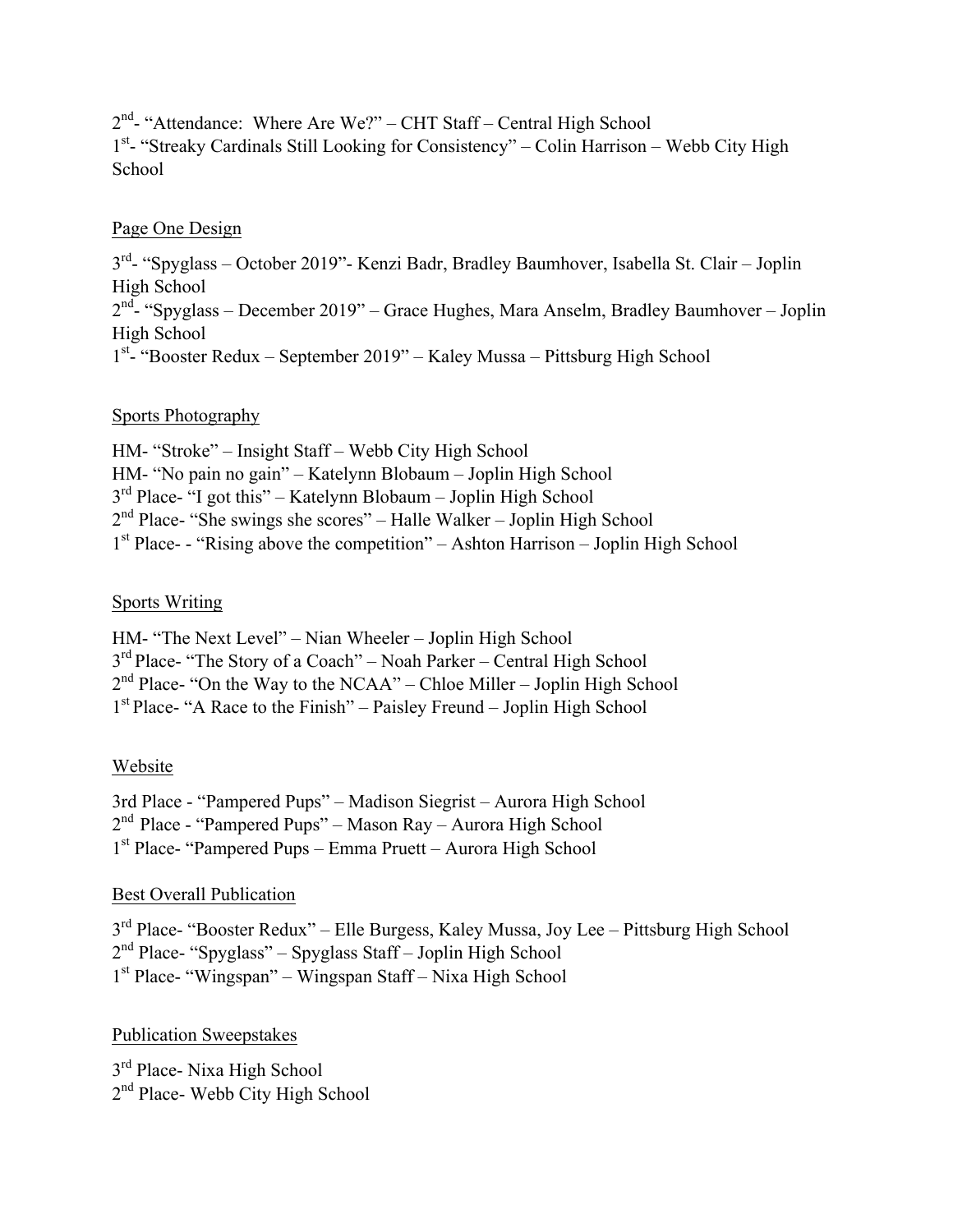1<sup>st</sup> Place- Joplin High School

# **VIDEO**

## Animation

HM- "The Flower" – Lillian Green – Southeast High School HM- "The Judge" – Armani Firestone – Cassville High School 3rd Place- "Colors" – Paige Pritchard – Joplin High School 2nd Place- "Lego House Building" – Darin Rex – Southeast High School 1st Place- "Ballad of the Lady" – Nathan Goswick – Joplin High School

## Comedy

HM – "Super Hero Interviews" – Darius Heath, Augustine Solas, Hazel Titus – Carthage High School HM- "Bake a Cake" – Blake Smith – Webb City High School HM – "Love" – Jakob Tavernaro, Hayde Wilson – Southeast High School 3<sup>rd</sup> Place- "Back to School Documentaries" – Candice Baldridge, Hazel Titus, Darius Heath, Austin Baldovinos -Carthage High School  $2<sup>nd</sup> Place- "Adam Dies in the End" – Kaylin and Cole – Carthage High School$ 1st Place- "Jack Attack" – Jack Carter – Joplin High School

#### Commercial

HM- "Buy a Yearbook" – TJ Sorgenfrei – Nixa High School 3rd Place- "Pirate Parking" – Devon Frieze – Branson High School 2nd Place- "Airpods" – Paige Mock – Webb City High School 1st Place- "Adidas Commercial" – Cooper Sutton – Branson High School

# Documentary

2nd Place- "Webb City Government" – Travis Levens – Webb City High School 1st Place- "Chihuahua, Mexico" – Nathan Goswick – Joplin High School

# Drama

HM- "Confinement! Movie Trailer" – Aubrie Fewin – Carthage High School 3rd Place- "Candy Cane Gore" – Allyson Nippoldt – Southeast High School 2nd Place- "Five Aces" – Nathan Goswick, David Green, Julian Garrett – Joplin High School  $1<sup>st</sup>$  Place- "68<sup>th</sup> Annual Hunger Games" – Paige Mock – Webb City High School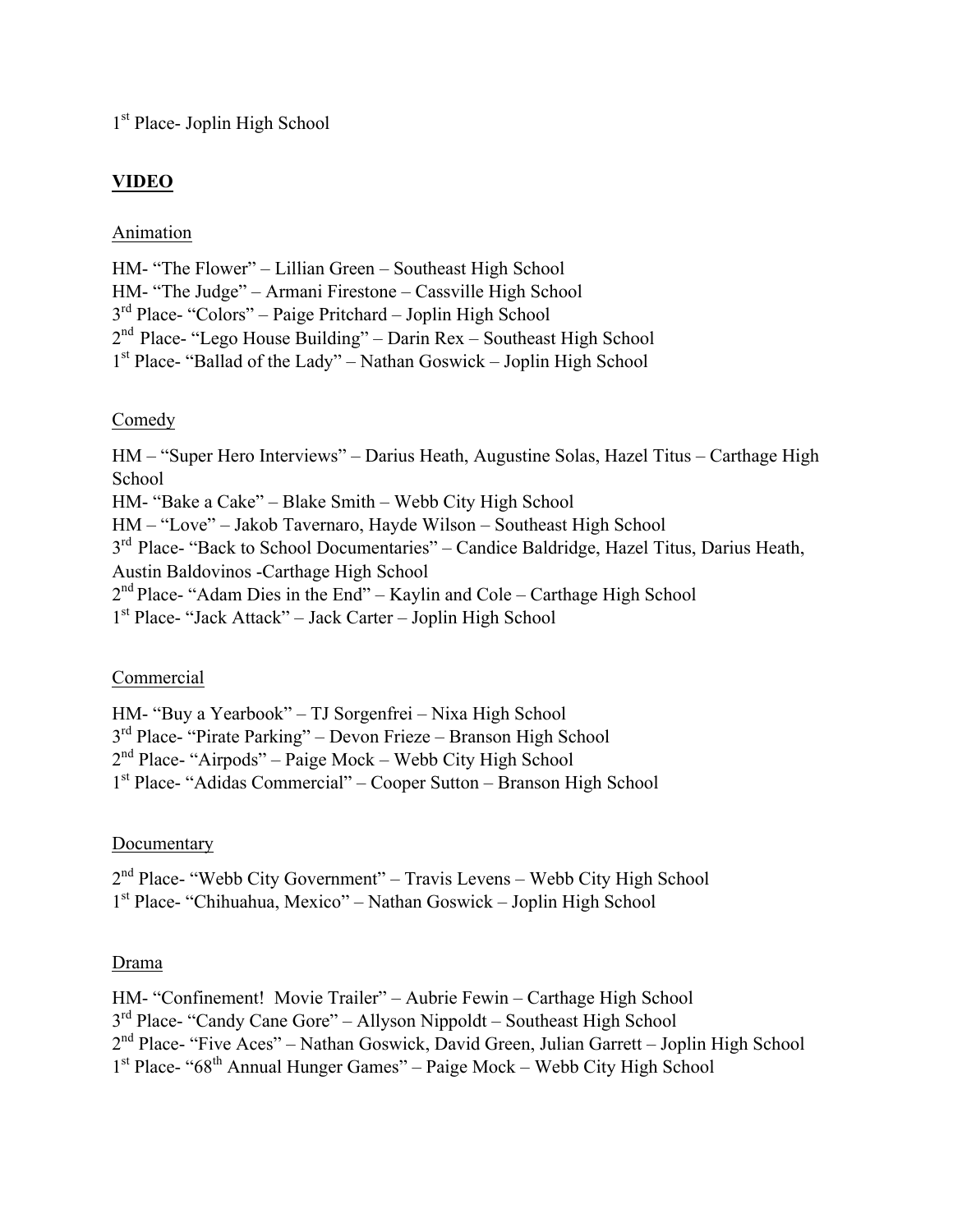#### Five Second Video

HM- "Switching It Up" – Evie Parsons, Kerri Jones – Columbus High School HM- "Another One Bites the Dust" – Hadden Spikereit, Dillon Harlen, Black Smith – Webb City High School 3<sup>rd</sup> Place- "Facing the Challenge of Craniofacial Disorder" – Michelle Lewis – Glendale High School 2nd Place- "Boys Be Gone" – Justice Miller, Hailey Russell, Logan Earll, Bailey Niess – Joplin High School 1st Place- "Quantum Leap" – Sophia Corranco – Webb City High School

## Four Lines of Dialogue

HM- "Spirit Week" – Kayleigh Boss – Cassville High School HM- "Trouble Makers" – Ben Buhrmester, Pierce Corn – Cassville High School 3rd Place- "The Hunted Hallway" – Katrina Lee – Branson High School 2nd Place- "Surprise Party" – Parker Marple, Lindsey Hayes – Cassville High School 1st Place- "Dare" – Caleb Gabern, Micah Uber – Southeast High School

# Music Video

HM- "Tricky" – Chapman Sweet, Eythan Gilmore – Webb City High School HM- "Stayin' Alive!" – Tyler Mueller, Dagen Sappington, Addyson Dame – Carthage High **School** 3rd Place- "Flashlight" – Cora Wesley, Jae Gubera, Nathan Goswick – Joplin High School  $2<sup>nd</sup>$  Place- "The House That Built Me" – Julia Linder, Whitney Pollard – Webb City High School 1st Place- "When the Party's Over" – Makenna Coble, Blain Walker – Webb City High School

# News package

3<sup>rd</sup> Place (tie)- "Get to Know Mr. Flora" – Luke Quesenberry – Webb City High School 3rd Place (tie) – "AP Capstone" – Lucas Finger – Nixa High School 2nd Place- "Rescues" – Mercedes Rich, Chance Brown – Nixa High School 1st Place- "Attendance Incentive" – Mercedes Rich, Chance Brown – Nixa High School

# Public Service Announcement

HM- "Bully Awareness" -Whitney Pollard – Webb City High School 3rd Place- "A Message for America" – Devon Frieze – Branson High School 2nd Place- "Depression" – Paige Williams – Webb City High School 1st Place- "I Am Who I've Been Looking For" – Olivia Whitesell, Emi Angelini – Webb City High School